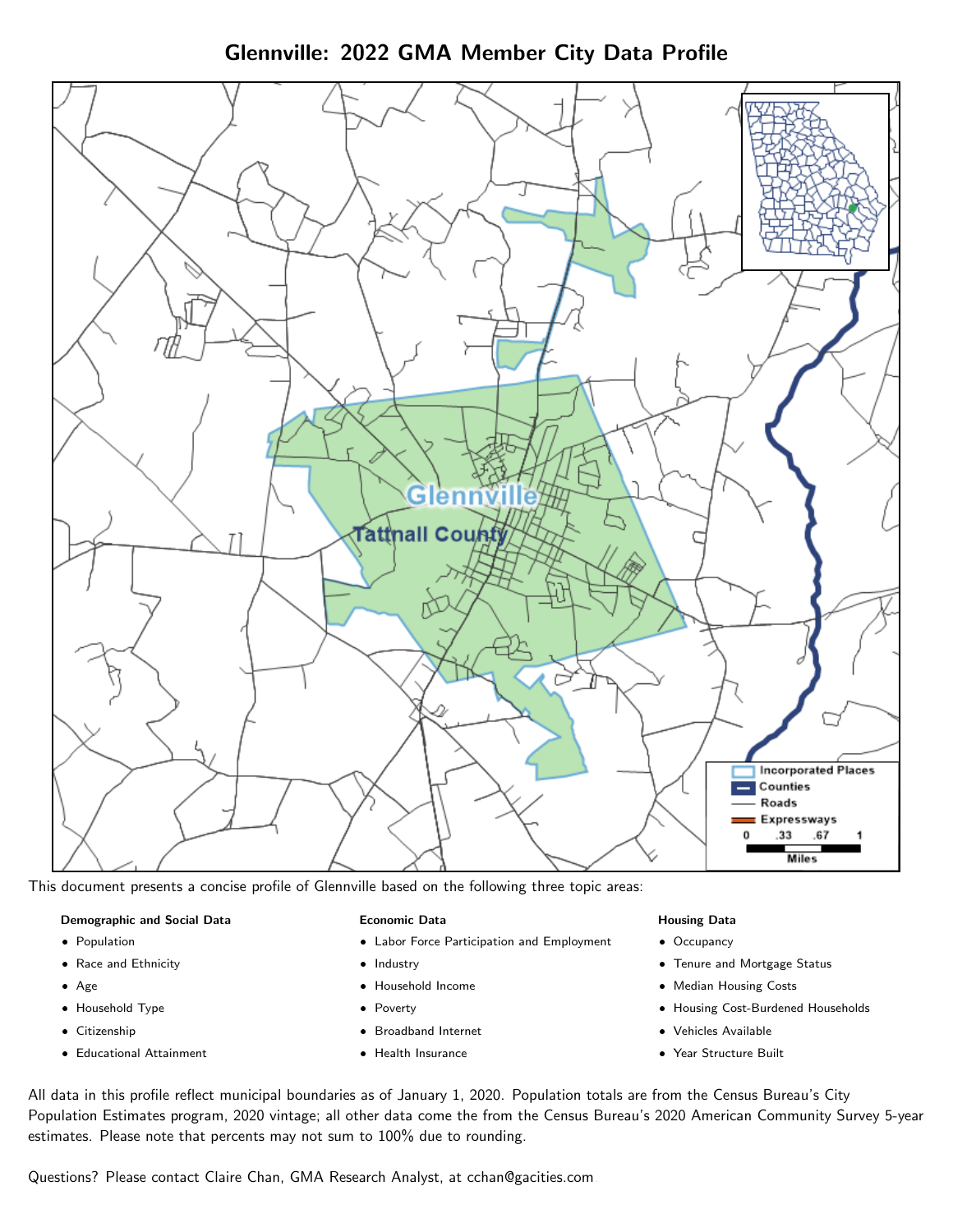# Glennville: Demographic and Social





### **Citizenship**



Source: American Community Survey, 2020 5-year estimates, table B05002 Source: American Community Survey, 2020 5-year estimates, table B15002

### Race and Ethnicity



Source: U.S. Census Bureau, City Population Estimates, 2020 vintage Source: American Community Survey, 2020 5-year estimates, table B03002

## Household Type



Source: American Community Survey, 2020 5-year estimates, table B01001 Source: American Community Survey, 2020 5-year estimates, table B11001

#### Educational Attainment



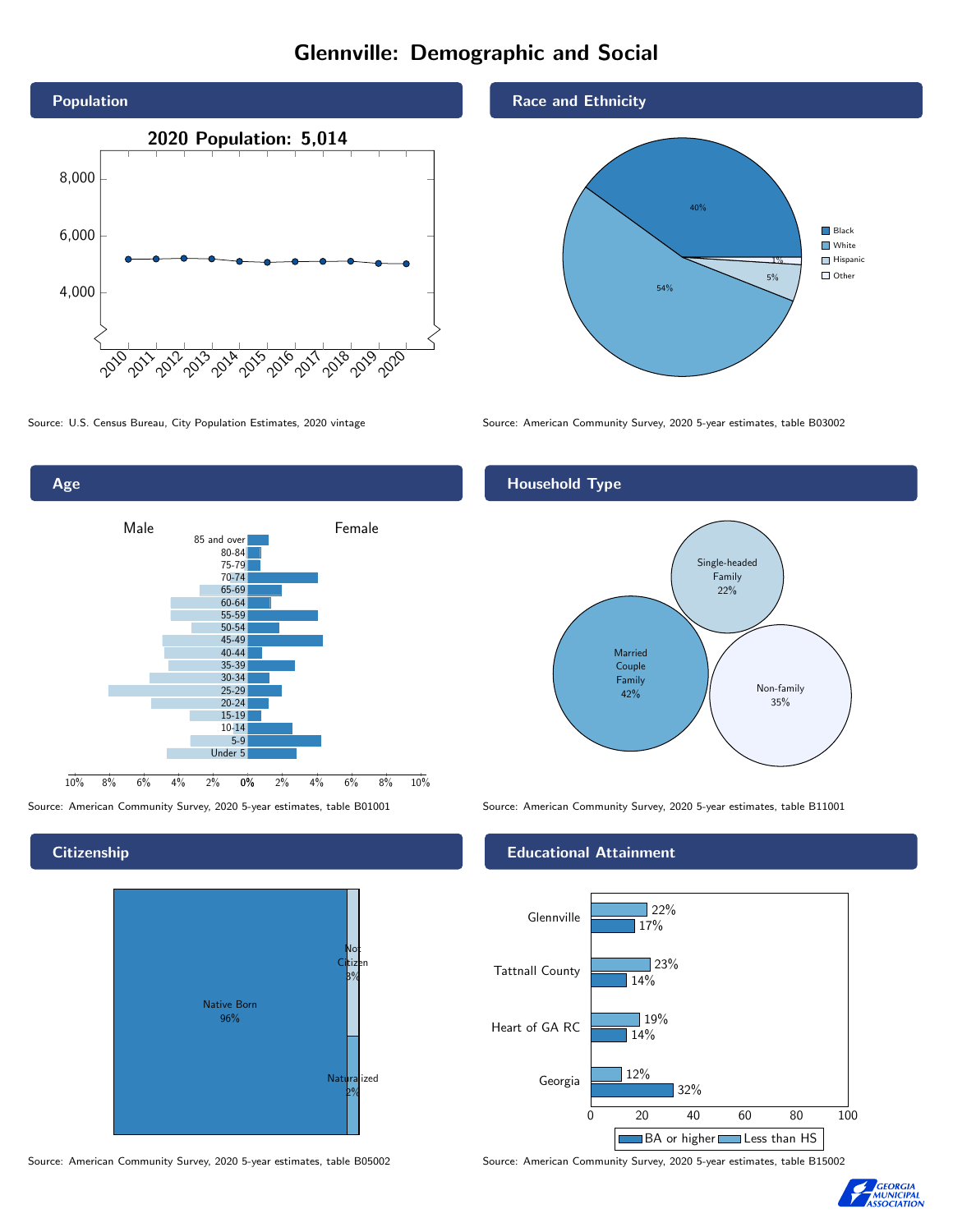# Glennville: Economic



Source: American Community Survey, 2020 5-year estimates, table B23001 Note: Unemployment rate is based upon the civilian labor force.

## Industry

| Agriculture, forestry, fishing and hunting, and mining      | 6%    |
|-------------------------------------------------------------|-------|
| Construction                                                | 8%    |
| Manufacturing                                               | 11%   |
| <b>Wholesale Trade</b>                                      | $0\%$ |
| Retail Trade                                                | 5%    |
| Transportation and warehousing, and utilities               | 6%    |
| Information                                                 | $2\%$ |
| Finance and insurance, real estate, rental, leasing         | 3%    |
| Professional, scientific, mgt, administrative, waste mgt    | 16%   |
| Educational services, and health care and social assistance | 19%   |
| Arts, entertainment, recreation, accommodation, food        | 10%   |
| service                                                     |       |
| Other services, except public administration                | $0\%$ |
| Public administration                                       | 14%   |

Source: American Community Survey, 2020 5-year estimates, table C24030



Source: American Community Survey, 2020 5-year estimates, tables B19013 and B19025 Source: American Community Survey, 2020 5-year estimates, table B17010





## **Health Insurance**



Source: American Community Survey, 2020 5-year estimates, table B28002 Source: American Community Survey, 2020 5-year estimates, table B18135